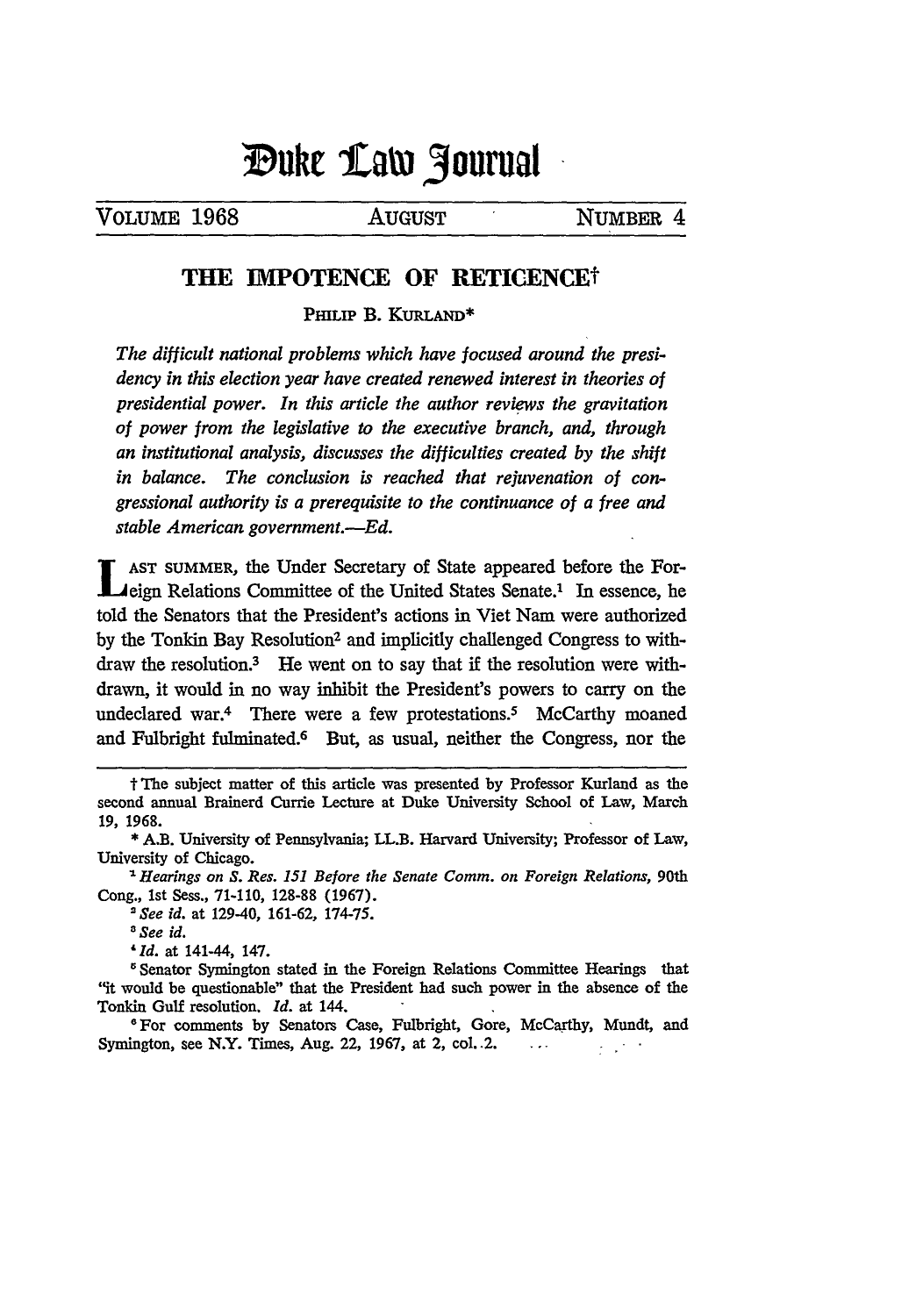Senate, nor the Committee took any effective action in response to the challenge. The scene epitomized the arrogance of the executive branch and the pusillanimous nature of the legislative branch of our national government.

When this country was founded, a written Constitution was drawn in part as an attempt to prevent the concentration of power in a tyrannical executive, from which the colonies had but recently freed themselves. At the same-time, the experience under the Confederation had made it clear that a powerless central government would not be conducive to the creation of a nation. American constitutionalism was born with three distinctive features. First, the national government was to **be** tethered in such a way as to assure freedom of the individual. This was to be accomplished by giving the national government only limited powers and then by fencing in those powers with a bill of rights. Second, government power was to be divided between the national and state governments in order to prevent the monopoly of authority that the people feared. Federalism, too, rested on a concept of freedom. Third, within the national government itself, power was to be divided among the three branches in such manner as to prevent the hegemony of any of them. This was to be attained by a separation of the executive, legislative, and judicial powers and by affording checks on the powers that each of these branches was to exercise. Separation of powers and checks and balances were also concerned with freedom.

I do not intend here to discuss the limitation on governmental authority afforded by the Bill of Rights or the theory of the limited role of government. Of federalism as a viable constitutional principle, I would say only two things. First, that federalism is moribund if it is not dead. Second, that federalism is beginning to be mourned, with all the regrets that mourners usually have about not having treated the deceased better during his lifetime.

Governor Terry Sanford, in his recent book, spells out a prospectug for the further use of state governments.<sup>7</sup> With all due respect, however, he is no longer talking about federalism, but rather about the proper utilization of state governments as agencies for helping to make and to carry out national policy. A recent report of the Advisory Commission on Intergovernmental Relations came to the shocked conclusion that the great American population centers are threatened by total domination by the

**I** T. **SANFORD,** STORM OVER **THE STATES** (1967).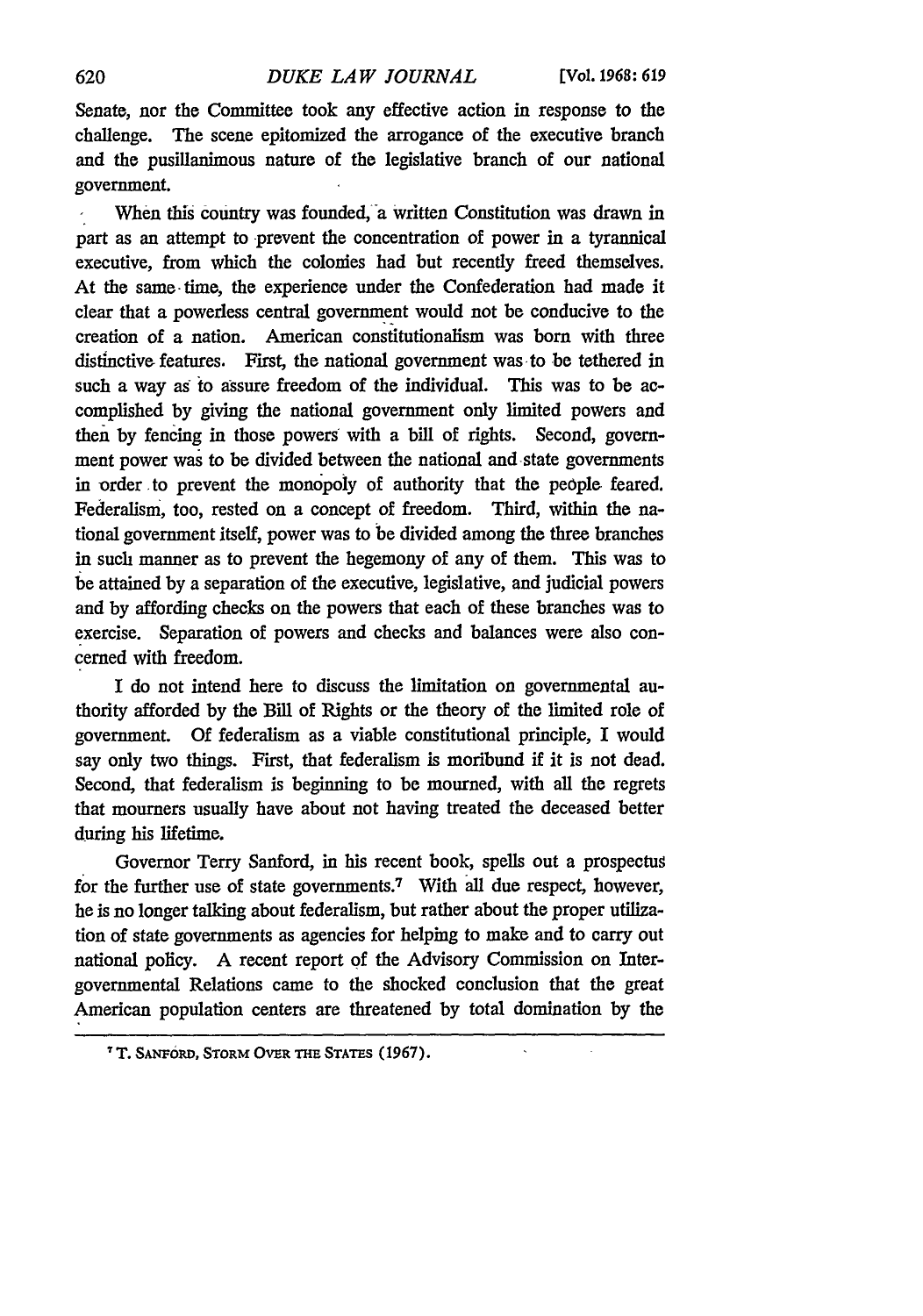national government.8 In fact, there no longer is any question of the power that the national government has over state and local government. The sole question that remains is when that power will be exercised. And that choice rests in the national capital and nowhere else.

Why did federalism succumb? There were many contributing factors. One was the nationalization of our economic and social life. Another was the abuse of the doctrine by reactionaries who would put it to their own nefarious ends. A third was the pressure by liberals to place power where they thought they could control it. And, not the least important, was the unwillingness of the states and their people to assume the responsibilities that have always been the necessary concomitants of power. Power moved to Washington in part because Washington was prepared to exercise it for the solution of the problems that the American people faced. The states were not.

Here I would take you with me on a visit to the sickbed of another constitutional concept—the notion of separation of powers. It is an unpleasant duty to describe to you the pathology of the disease, not least because it would appear to be terminal. But, at least, we are not yet ready to perform the autopsy and perhaps a cure might be discovered before it is too late. I am not, however, sanguine about the patient's chances, largely because it has lost the will to live. In any event, it is certainly too late to expect that it will be restored to full health.

Because I have already touched on the subject, let me turn first to the problem of separation of powers in the field of foreign affairs. For here, if anywhere, the power of the executive branch is believed to be justified in constitutional terms.9 And yet a look at the Constitution hardly affords an answer to the question of where the foreign affairs power is properly to be located. Certainly the Constitution speaks about the Presidential authority to make treaties, but only with the advice and consent of two-thirds of the Senate.10 The chief executive has the power to appoint ambassadors, other public ministers, and consuls, but only with the consent of the Senate.<sup>11</sup> And he was given the power to receive ambassadors

*<sup>11</sup> Id.* at **ci. 2.**

**Continued** 

**s U.S.** ADVISORY **COMM'N ON INTERGOVERNMENTAL RELATIONS, EIGHTH** ANNUAL **REPORT 9 (Jan. 31, 1967).**

<sup>&</sup>lt;sup>o</sup> See generally **E.** CORWIN, THE PRESIDENT: OFFICE AND POWERS 199-254 (1940); **E. CoRwiN &** L. **KOENIG, THE** *PRpsDEmNCY* **TODAY** 49-52 (1956). **10 U.S. CONST.** art. **II,** § **2.**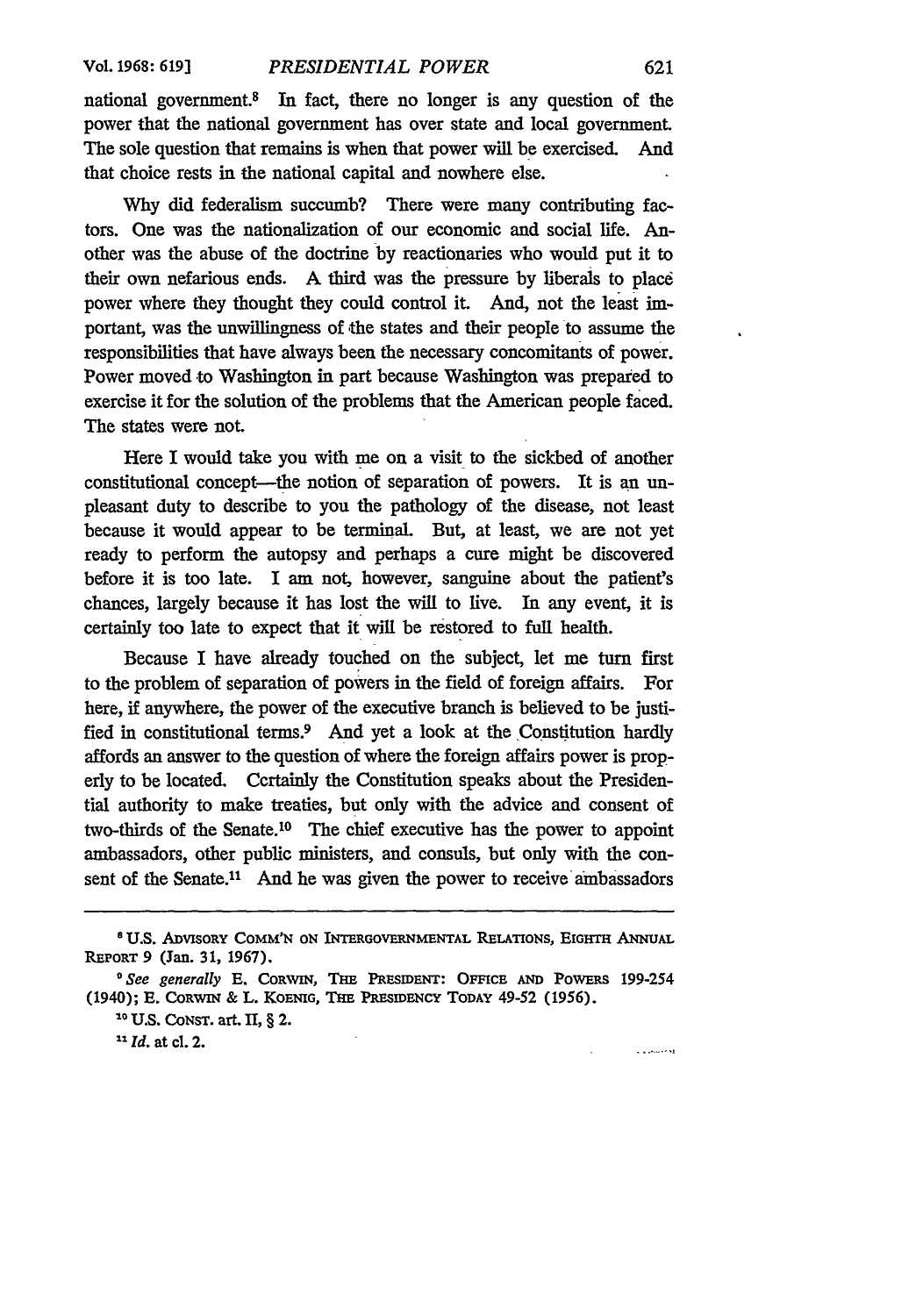and other public ministers.<sup>12</sup> A general grant of executive power<sup>13</sup> and the power as commander-in-chief were also to be exercised by the President.<sup>14</sup>

On the other hand, it-was left to Congress to regulate commerce with foreign nations, 15 to define and punish offenses against the law of nations,16 to declare war,<sup>17</sup> to raise and support armies,<sup>18</sup> to provide and maintain a navy,<sup>19</sup> to control the purse strings,<sup>20</sup> and "To make all Law which shall be necessary and proper for carrying into execution the foregoing powers, *and all other Powers vested by this Constitution in the Government of the United States, or in any Department or Officer thereof."21*

It remained for Mr. Justice Sutherland and the Supreme Court to "discover" that the presidential powers over foreign affairs derived not at all from the Constitution but rather from the Crown of England.22 Intrinsically there is little merit in this decision. The rationalizations in support of the power of the President to control the conduct of foreign relations-empty rhetoric aside-are two. First, that only the President can speak as the chosen voice of all the American people and it must be the whole American people that speaks when addressing foreign countries. Second, that only the President of the United States has access to all the information necessary to fashion an appropriate foreign policy.

The first rationalization, that the President must be the sole spokesman for all the American people, is difficult to justify. It rests, in part, on the theory that the election or re-election of the American President depends on his announced foreign policy. And yet it is hard to find elections in American history that have turned on such matters. If the 1964 election rested on conflicts over foreign policy it must be recognized that the American people chose a President to de-escalate the undeclared war to which he had fallen heir, not to expand it. In fact, slogans to one side, in the 1968 election it will be difficult indeed to choose between expressed foreign policies. The truth of the matter, of course, is that the United States has no foreign policy or alternative foreign policies that

*" Id.* at § **3.** <sup>18</sup>*Id. at* § **1,** cl. **1.** *<sup>1</sup> Id.* at § 2, cl. 1. *1d.* at art. I, § 8, cl. 3. *1 Id.* at **cl. 10.** *' 7Id.* at ci. 11. *18 Id.* at **cl.** 12. *19 Id.* at cl. **13.** *<sup>2</sup> 0Id.* at cl. **1.** *21 Id.* at cl. **18** (emphasis added). United States v. Curtiss-Wright Export Corp., **299** U.S. 304 (1936).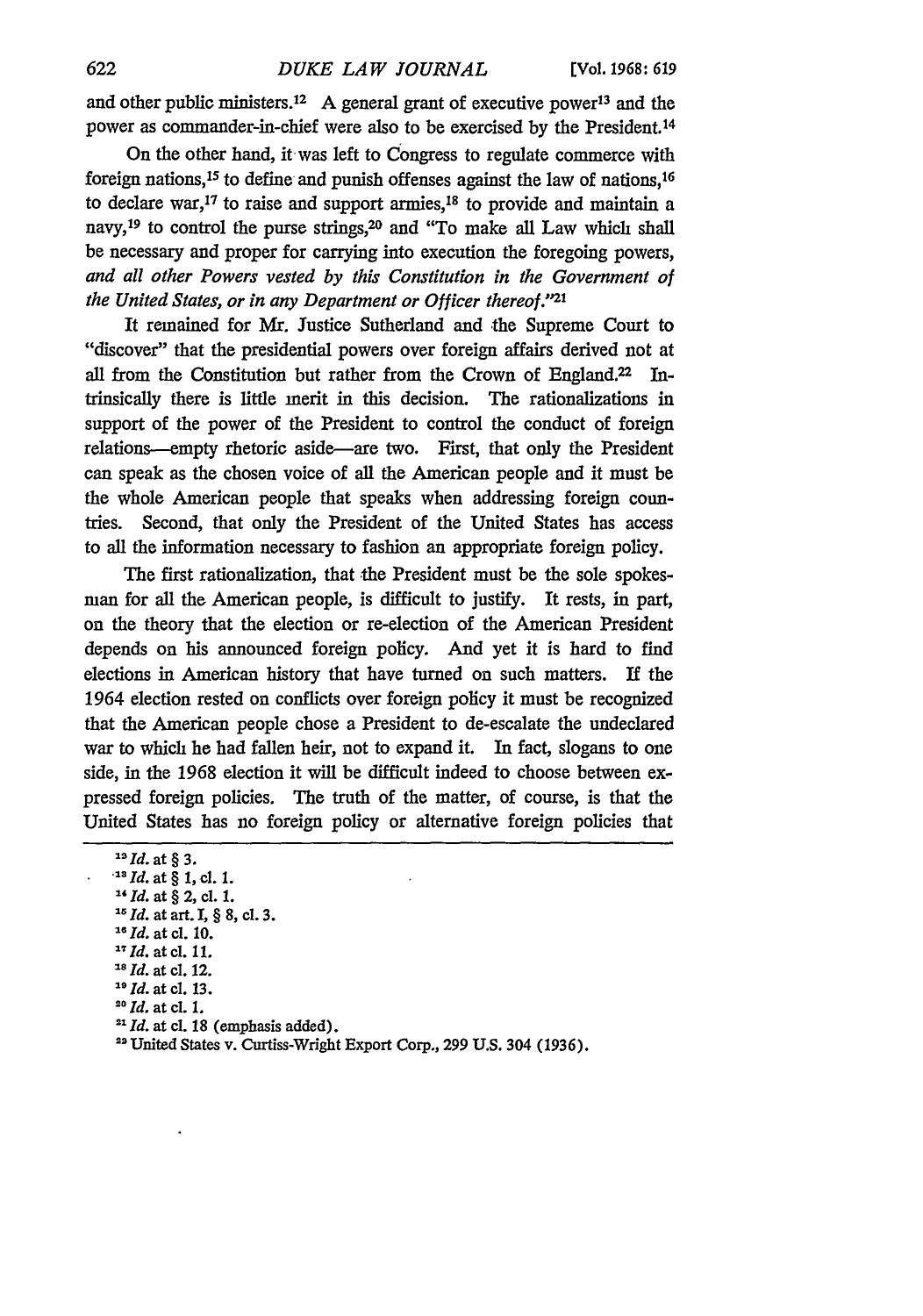might be offered to the people for them to choose. And none of the possible 1968 candidates has framed such a policy.

However devoutly to be wished, removal of our presence from Viet Nam does not constitute a foreign policy. Having succeeded to Great Britain's role as "the leader of the democratic forces of the free world," this country has also followed the British policy of muddling through. Our policy is to react rather than to act. The success of such an approach is, therefore, dependent largely on the capacity of the individual charged with reacting to the problems that the world presents to us. The mess we are in speaks for itself in revealing how wel those individuals have done their jobs. And I am not speaking only of the Viet Nam war. Offering to assume the role of "Big Brother" to those who will affiliate with usand even those who will not-hardly defines a foreign policy. Especially when Big Brother must choose among his adopted siblings as to which he will protect and which he will forsake when the crisis comes.

Moreover, the rationale that the President is the only proper voice for all the people would justify his power not only in the field of foreign affairs but in all national governmental enterprise. It is the second argument that creates more of a difficulty for Congressional participation in the conduct of foreign affairs--- the argument that only the President has access to the necessary data on which to base a judgment. But I submit that this is a statement of fact rather than a reason for action or inaction. If the executive branch alone is privy to the appropriate information, it is largely due to the fact that it is unwilling to share its information with Congress. And, in part, it is due to the fact that Congress is unprepared to set up the machinery necessary to keep itself informed. Both facts are true. Neither is necessary.

The fact of the matter is that Congress has the power to be informed if it would only exercise the authority that it has. So long as it appropriates funds on the say-so of the executive; so long as it remains silent while the executive carries on a war that only Congress is authorized to declare; so long as the executive is permitted to enter into secret agreements with foreign countries, just so long will Congress continue its decline and fall as an essential element in our national government.

Let me make clear that I am not referring to a condition that is peculiar to the present administration. Roosevelt's destroyer deal with Great Britain was recognized as an illegal act of war several years before the Japanese bombed Pearl Harbor. Truman's use of American troops in Korea, ultimately blessed by the United Nations, was a commit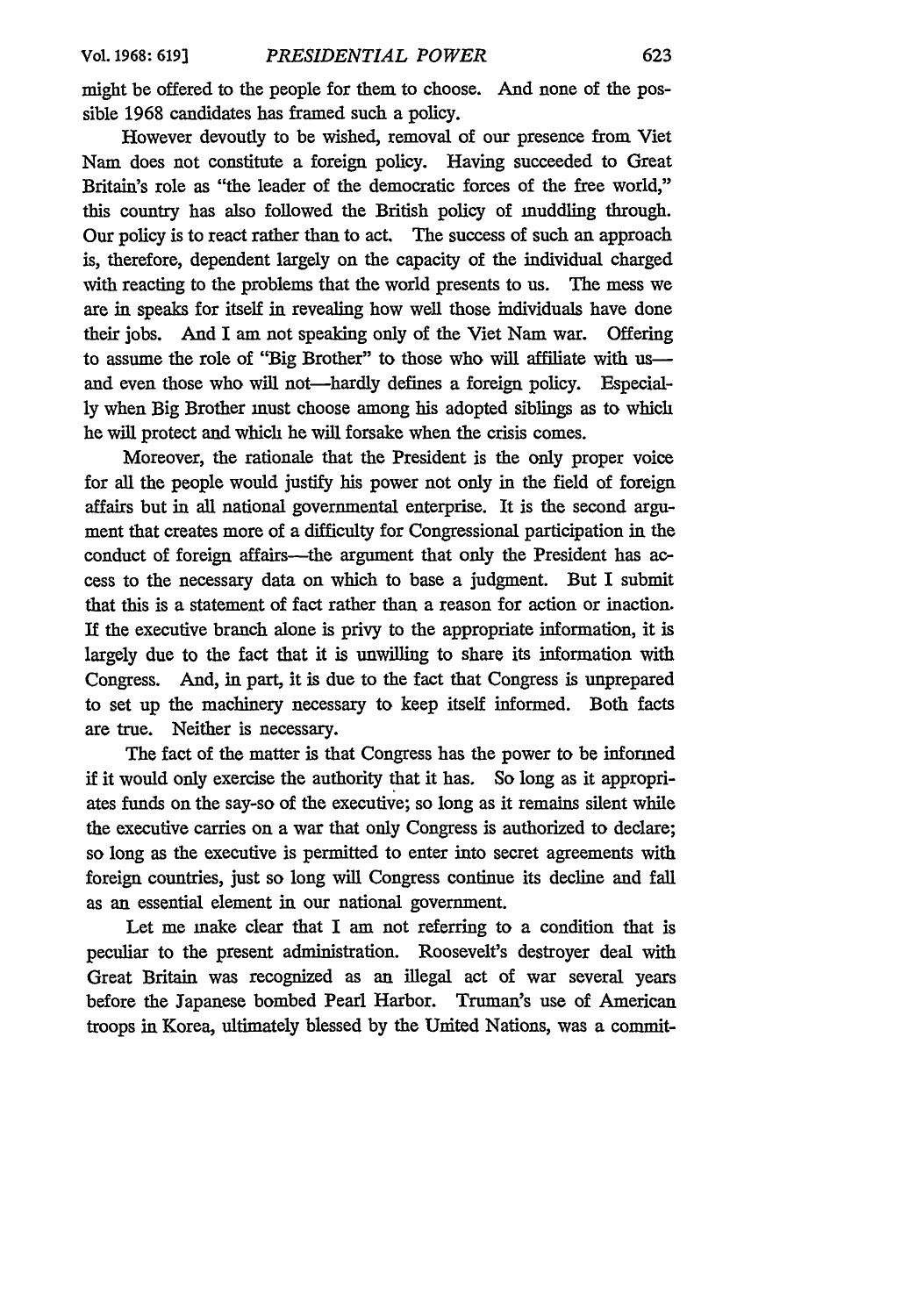ment to war without Congressional approval. The martyred President Kennedy almost blew us to bits by sanctioning an invasion of Cuba, only at the last moment withdrawing American air power and thus assuring the failure of the action. Nor should it be forgotten that our military commitments in Viet Nam were initiated by Kennedy under a guise that could hardly fool the Communist world since they make such great use of it themselves, *i.e.,* the guise of "military advisers." We tend to forget the Marine invasion of Lebanon even while we recall the use of troops in the Dominican Republic. And those who shudder at the episode of the *Pueblo,* might recall the incident of the shooting down of the U-2 over Russian airspace.

Nor is the problem of the "credibility gap" limited to the present administration. I would remind you of the falsehoods that issued from the White House about the U-2 incident, the lies that Adlai Stevenson was forced to place before the world at the time of the Cuban crisis.

Essentially, our difficulty derives from the fact that we are unconcerned about institutional problems. We are prepared, according to our loyalties, to back a President that we admire and condemn the one that we dislike, when what we should be doing is to recognize the wisdom of the Constitutional provisions that would preclude the unlimited exercise of power that we have witnessed by each of our recent chief executives and the unalloyed cowardice of the Congress in allowing such arrogation of power to the executive branch.

Let me make it clear that I am not attempting to rehearse the conflict between the doves and the hawks. I am trying to do what the American public is not being called on to do: to reconsider the institutional rather than the personal elements involved in leaving the sole control over foreign relations in the hands of the executive. When Secretary Rusk appeared before the Senate Foreign Relations Committee earlier this year, he told the members and the world that American foreign policy—such as it is -would continue to be made without the essential participation of Congress.23 Little of the furied controversy that has swirled around that appearance has been concerned with that issue except in terms of whether the doves or the hawks should prevail. And outside the halls of government, the people are talking in terms of personalities rather than the insti-

<sup>&</sup>lt;sup>23</sup> See Hearings on S. 3091 Before the Senate Comm. on Foreign Relations, 90th Cong., 2d Sess. 133-49 (1967); N.Y. Times, March 13, 1968, at 1, col. 1; 14, cols. 1-8; *15,* cols. 1-4.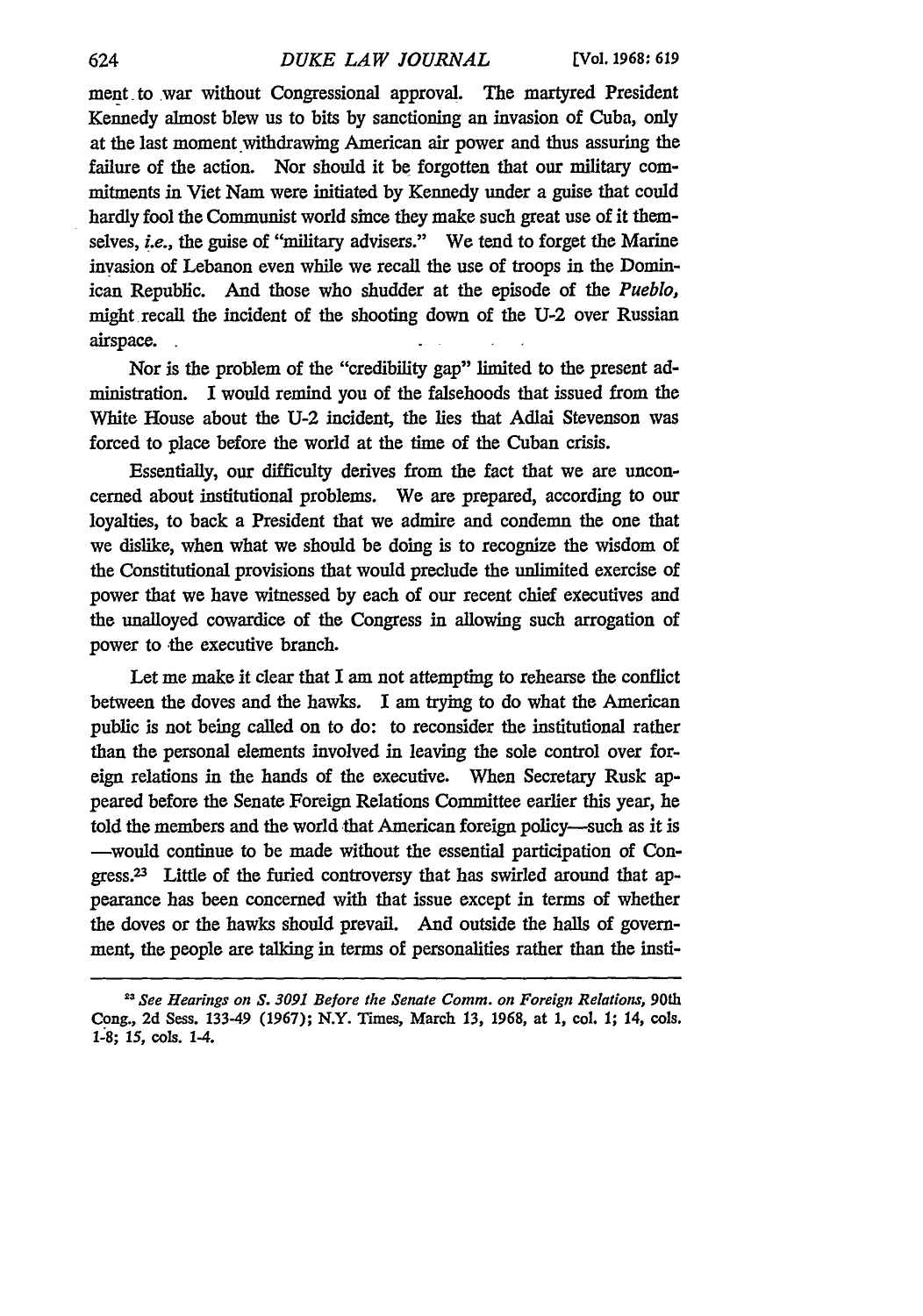tutional issue. Although the question of escalation or de-escalation of the'Viet Nam war may be resolved **by** a change of Presidents, as **Mr.** Reston of the *New York Times* has told us,24 it will leave unchanged the fundamental problem that makes it possible to have events like the Bay of Pigs and the Viet Nam war.

Senator Fulbright made this point in his testimony before the Senate Judiciary Subcommittee on the Separation of Powers:

The error of those of us who piloted [the Tonkin Bay] resolution through the Senate with such undeliberate speed was in making a personal **judg**ment when we should have made an institutional judgment. Figuratively speaking, we did not deal with the resolution in terms of what it said and in terms of the power it would vest in the Presidency; we dealt with it in terms of how we thought it would be used **by** the man who occupied the Presidency **....** The war power is vested **by** the Constitution in Congress, and if it is to be transferred to the Executive, the transfer can be legitimately effected only **by** constitutional amendment, not **by** inadvertency of Congress.

The Congress has lost the power to declare war as it was written **in** the Constitution. It has not been so much usurped as given away, and it is **by** no means certain that it will soon be recovered.<sup>25</sup>

In his recent testimony before the Senate Foreign Relations Committee, Secretary Rusk very politely but firmly told Senator Fulbright that in the future as in the past, the President would make the decisions.<sup>26</sup>

Professor Robert **A.** Dahl in his admirable **book,** *Congress and Foreign Policy,* published **in 1950,** states the three possibilities for administering our foreign affairs.<sup>27</sup> Only one of them is consistent with our consti**tutional** precepts. And **yet,** it is that one that seems to have been rejected **by** the office of the chief executive, even if with the silent advice and consent of the Congress. Dahl put the choices this way:

The first is a frank dictatorship of the modem type: one based upon mass support and employing every technique of manipulating attitudes and personalities of the mass so as to achieve a society unified around. a small range of common purposes, including war. Provided it has leadership of a high degree of rationality. (as with the Politburo, for example) the dictatorship is a formidable enemy **in** international politics. For it then combines with its relatively high competence in selecting means a large measure of unity over ends and a very considerable capacity for intensive mobilization in behalf of a given policy.

-'N.Y. Times, March **13, 1968,** at 46, col. **5.**

*Hearings Before the Subcomm. on Separation of Powers of the Senate Comm. on the Judiciary,* 90th Cong., 1st Sess., **pt. 1,** at 47 **(1967).**

*<sup>11</sup>Hearings on* **S.** *3091 Before the Senate Comm. on Foreign Relations,* 90th Cong., **2d** Sess., 134 **(1967);** N.Y. Times, March **13, 1968,** at 14, col. **1.** <sup>2</sup>

T R. **DAHL, CONGRESS AND FOREIGN POLICY** 264 **(1950).**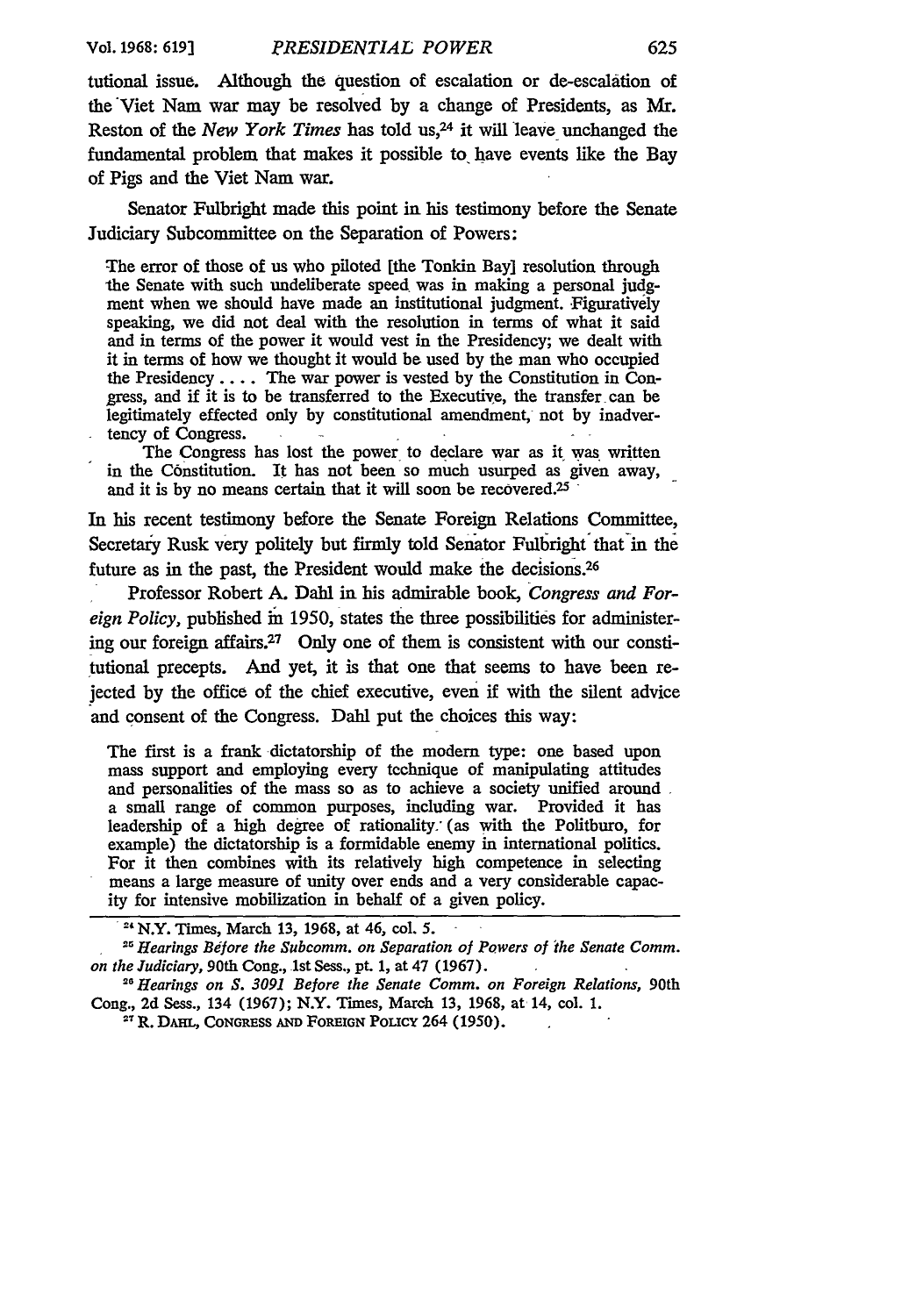The second alternative is a "democratic" regime with extensive executive discretion. One thinks here of the Weimar Republic in its final stages, of the proposals of General de Gaulle's followers for reforming the constitution of the Fourth Republic, and so on. In the United States, this solution would imply the broadest sort of presidential control over foreign policy.

The third alternative is a democratic regime under which executive policy rests upon the confidence of the legislative branch. In the United States this would imply a high degree of collaboration between executive and Congress in the formulation and conduct of foreign policy.

It is the recurrent theme of this book that the second of these alternatives - presidential supremacy - inevitably runs afoul of a number of difficulties that are eliminated or mitigated by executive-Congressional collaboration. And to the extent that the executive is capable of solving its problems without accepting Congressional collaboration, it must inescapably become more and more the democratic shadow of that first grim alternative.<sup>28</sup>

Before leaving the area of foreign relations, let me get away for a moment from the hotly, if not wisely, debated Viet Nam issue, to point out the executive usurpation of Congressional authority in working out secret -or at least unapproved-agreements with foreign countries. The Constitution, it will be recalled, provides that treaties with foreign countries should be subjected to the advice and consent of the Senate, not merely a majority of the Senate but of two-thirds of the Senate.29 Let me put aside the argument that action by a majority of both Houses of Congress is equivalent to approval by two-thirds of the Senate. That is not what the Constitution says, but for some reason or other we are always reminded that because it is a Constitution we are expounding we need not be concerned with what it says. The fact is that there are an untold number of what purport to be agreements between this country and foreign countries that have the approval neither of two-thirds of the Senate nor of a majority of both Houses of Congress.30 Should the Constitution really be read to mean that by calling an agreement an executive agreement rather than a treaty, the obligation to secure Senate approval is dissolved? Maybe that would be wise policy. Henry Cabot Lodge and the League of Nations is always used to demonstrate the undesirability of the need for Senate approval of Presidential agreements. But if the safeguard of Senate approval is to be eliminated, let us have it eliminated by the only authority with power to do so. I would remind those who are concerned about a repetition of the rejection of Woodrow Wilson's League policy

**<sup>28</sup>** *Id.*

**U.S. CoNsT. art. II,** § **2.**

<sup>&</sup>lt;sup>30</sup> See generally W. McCLURE, INTERNATIONAL EXECUTIVE AGREEMENTS (1941).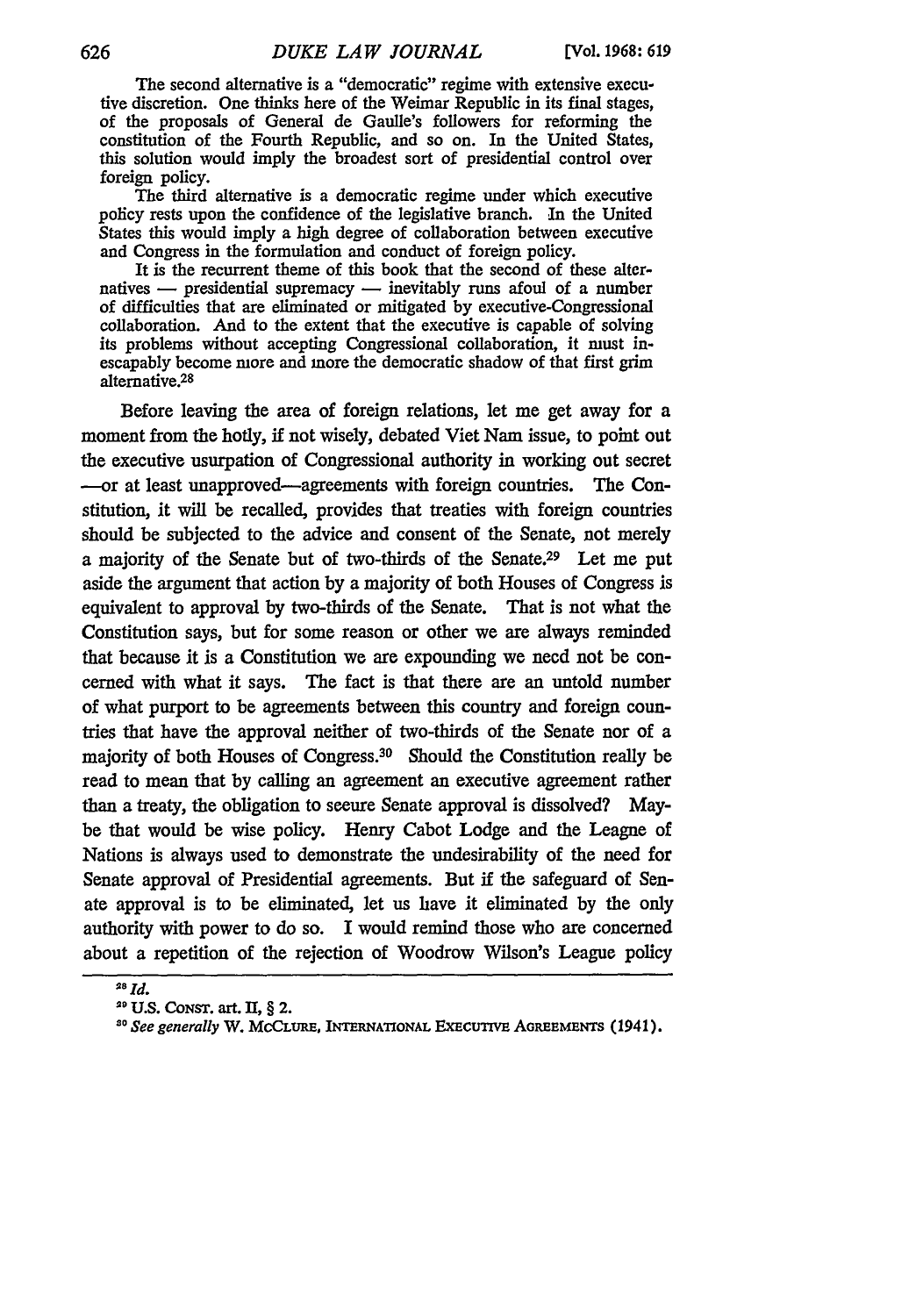that the same President had asserted it in connection with a principle of "copen covenants openly arrived at."

What is true in the field of foreign relations, which for some at least has special qualities calling for executive power, happens also to be true these days in those other areas in which Congress was charged with responsibility by the Constitution. "All legislative Powers herein granted shall be vested in a Congress of the United States. . . .<sup>331</sup> So says the Constitution. And it also provided, as I have already stated, that "The Congress shall have Power... to make all Laws which shall be necessary and proper for carrying into Execution the foregoing Powers, and all other powers vested by this Constitution in the Government of the United States, or in any Department or Officer thereof."<sup>32</sup> The limitations on this power, insofar as they are explicit, are contained in the grant of a veto authority to the President-a grant made, incidentally, in article I, not article  $II$ ;<sup>33</sup> in the restraints in the ninth and tenth amendments; and in the implicit, if dubious, power of judicial review vested in the courts of the United States.<sup>34</sup>

When Woodrow Wilson wrote his book *Congressional Government in* **1895,35** "he supposed," to quote Walter Lippmann, "that Congress was necessarily the central and predominant power in the American system."<sup>36</sup> By 1908 when Wilson wrote his *Constitutional Government in the United States, <sup>37</sup>*"the center of power had moved from one end of Pennsylvania Avenue to the other."38 According to Lippmann, "[t]he fact is that at times the system works as he describes it in [the first] .. .book and at other times it works as he describes it in the second book."<sup>39</sup> Taking issue with Walter Lippmann is an audacious and probably erroneous step, as Presidents of the United States have been told by no less an authority than Lippmann himself. I would suggest, nevertheless, that the time has long since passed when the government of the United States could be described by the adjective "congressional." At least since 1932, the United States has been a "presidential government." It is so described by

- <sup>37</sup> W. WILSON, CONSTITUTIONAL GOVERNMENT IN THE UNITED STATES (1908).
- <sup>38</sup> WILSON, note 35 supra, Introduction, at 1.
- *"Id.,* Introduction, at **8.**

<sup>&</sup>lt;sup>31</sup> U.S. CONST. art I, § 1.

*<sup>&</sup>quot;Id.* at § 8, cl. 18.

*Id.* at **§** 7, cl. 2.

**See L. HAND,** THE **BILL OF RIGHTS (1958).**

<sup>&</sup>quot;W. **WILSON,** CONGRESSIONAL **GOVERNMENT** (Meridian ed. **1956)** (introduction **by** Walter Lippmann).

*<sup>&</sup>quot;I ld.,* Introduction, at **1.**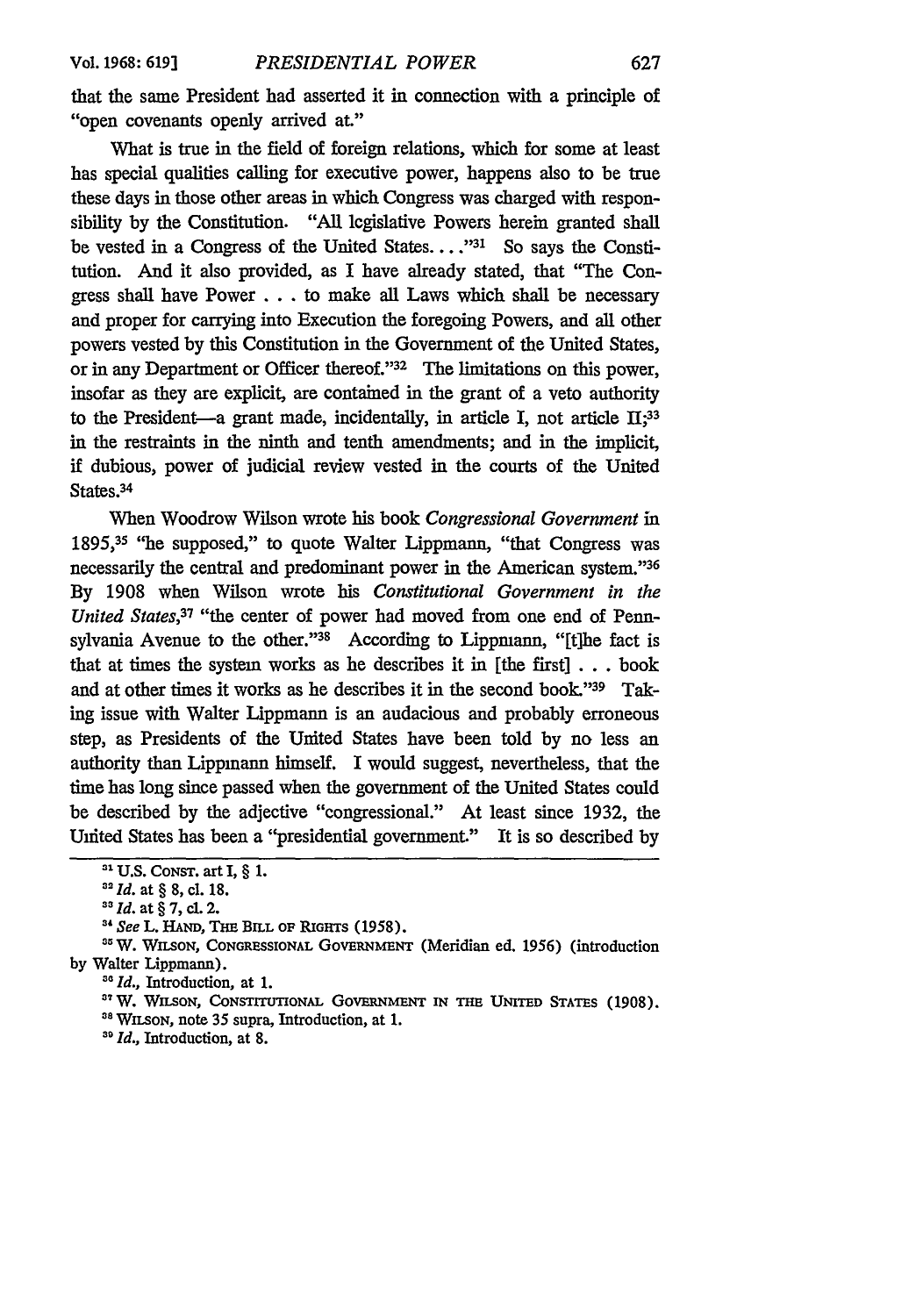Professor Burns in his book of that title40 and by Professor Koenig in *The Chief Executive.41* It has been benignly described by Clinton Rossiter as a "constitutional dictatorship."<sup>42</sup> And this permanent transfer of power has been applauded by Louis Heren (the *Times* of London correspondent who sees himself as a modem Lord Bryce) in his *The New American Commonwealth,* in these terms:

If a President cannot take his authority for granted, its bounds have been extended beyond the most improbable dreams of any early monarch... [T]he main difference between the modem American President and a medieval monarch is that there has been a steady increase rather than a diminution of his power. In comparative historical terms the United States has been moving steadily backward.

Indeed, the imperative of solving nationwide problems at the national level demands Presidential activism. It is the new kind of politics for the United States, and it is largely Presidential politics. Every problem seen, discovered, or rediscovered seems to require a further extension of Presidential power. It was no doubt historically inevitable because of the American political system. Only the comparatively sudden emergence of the King-President was a surprise, perhaps because of factors no less real because they are intangible.

If I have emphasized the recent extensions of Presidential power, it is not to suggest omnipotence. That, to say the least, would be misleading. What I do believe is that congressional government, as it flourished with occasional fluctuation from President Andrew Johnson to President Hoover, has had its day.<sup>43</sup>

Even during the heyday of its powers, the period described by Woodrow Wilson in his first book, there was complaint that Congress limited itself to its legislative function. Thus, Wilson wrote:

It is not surprising, therefore, that the enacting, revising, tinkering, repealing of laws should engross the attention and engage the entire energy of such a body as Congress. It is, however, easy to see how it might be better employed; or, at least, how it might add others to this overshadowing function, to the infinite advantage of the government. Quite as important as legislation is vigilant oversight of administration; and even more important than legislation is the instruction and guidance in political affairs which the people might receive from a body which kept all national concerns suffused in a broad daylight of discussion. There is no similar legislature in existence which is so shut up to the one business of lawmaking as is our Congress. As I have said, it in a way superintends administration by the exercise of semi-judicial powers of the investigation, whose limitations and insufficiency are manifest. But other national legislatures command administration and verify their name of "parli-

**<sup>,0</sup> J.** BuRNs, **PRESIDENTIAL** GovERNmENT (1965).

**<sup>,2</sup>** L. KOENIG, THm CUEiF ExEcuTivE (1964). *"* **See C.** RossrrnR, THE AMERICAN PRESMENCY 13 *(1956).*

**<sup>,13</sup>L.** HEREN, Tim NEW **AMERICAN** COMMONWEALTH **6, 19 (1968).**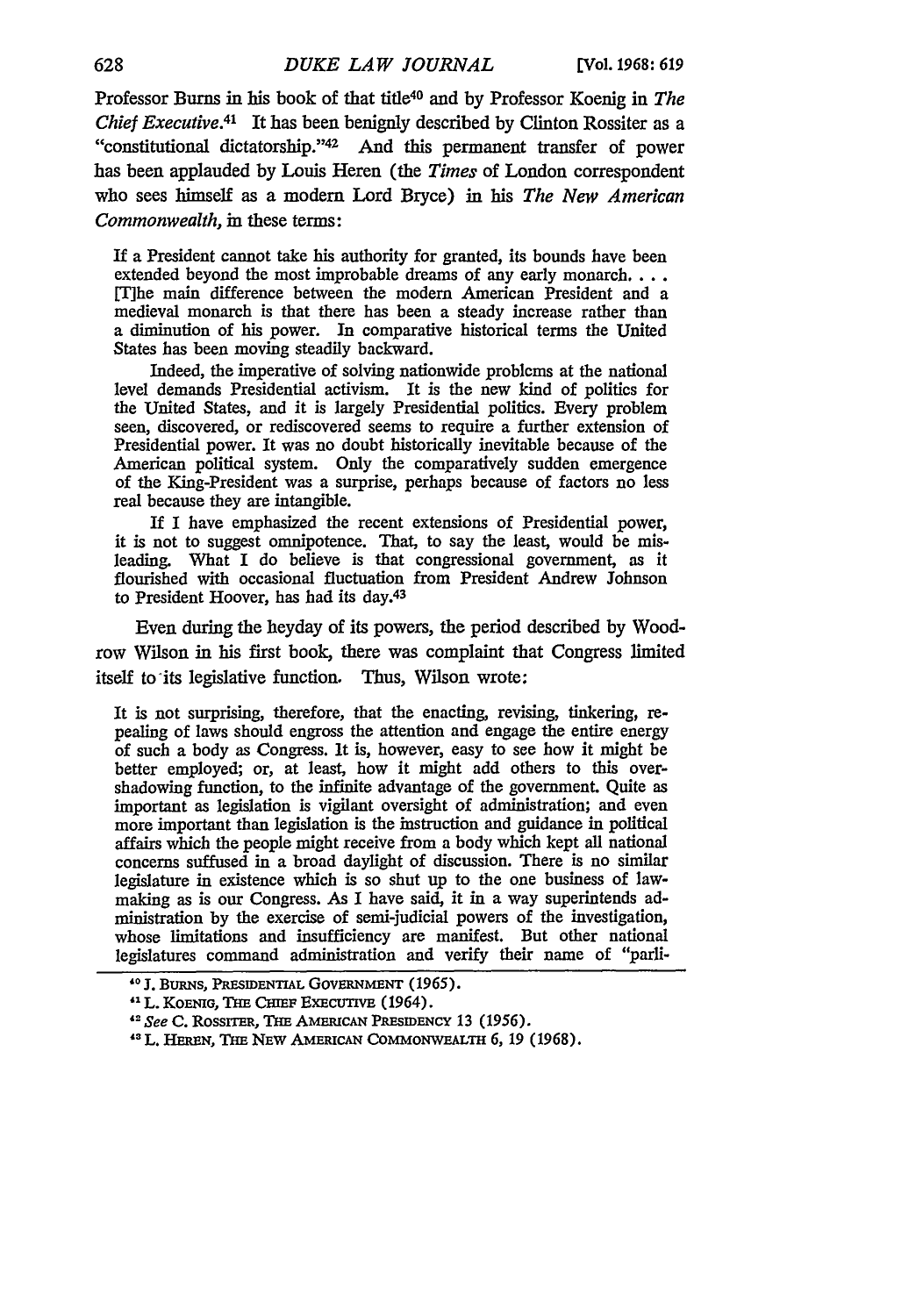ments" **by** taking official acts into notoriety. Our extra-constitutional party conventions, short-lived and poor in power as they are, constitute our only machinery for that sort of control of the executive which consists in the award of personal rewards and punishments. This is the cardinal fact which differentiates Congress from the Chamber of Deputies and from Parliament, and which puts it beyond the reach of those eminently useful functions whose exercise would so raise it in usefullness and in dignity.<sup>44</sup>

Instead of adding to its powers, however, Congress has forfeited its authority even over the legislative process that was once its primary function. The initiation of legislation has been surrendered by Congress to the executive. In fact, almost all that it retains is a veto power, a power to refuse to enact that which the President demands of it. Thus, the roles assigned by the Constitution with regard to legislation have been essentially reversed.

Let me show by example what I may not have been able to convey by simple statement. In the early days of the 90th Congress the country was plagued by what appeared to be an unresolvable transportation strike. There were many who believed that the solution was to be found in legislation. The problem of what that legislation should contain was indeed difficult, one that should have been a serious challenge to the Congress' legislative prowess. How then did Congress approach the problem? More or less the way Senator Javits-not a member of the President's party it should be noted-approached it, by complaining about the President's failure to submit promised legislation for Congressional action. When Javits spoke on the floor of the Senate he said this:

It is my considered judgment that the reason why we are where we are **-** to wit, without any adequate remedy in the law - as my beloved friend and colleague, the Senator from Oregon [Mr. Morse] has said, is that, in the opinion of the Attorney General there is no statute to take care of it. This is attributable to the fact that the President of the United States, notwithstanding that he promised it 2 years ago, has not to this hour submitted legislation which would give permanent protection to the public interest in the event of a work stoppage in a major industry.

No one appreciates more than I do the dilemma that faces the President of the United States. He has a very hard nut to crack.

... We have all found ourselves in a position where we have had to bail out the President from a situation in which he had placed himself, and us, by not recommending definitive legislation.

We are here, now, because the President has failed to act. It is somewhat our fault, too, but I think more of the responsibility is on the Presi-

<sup>4</sup> WILsoN, note **35,** *supra,* at **195.**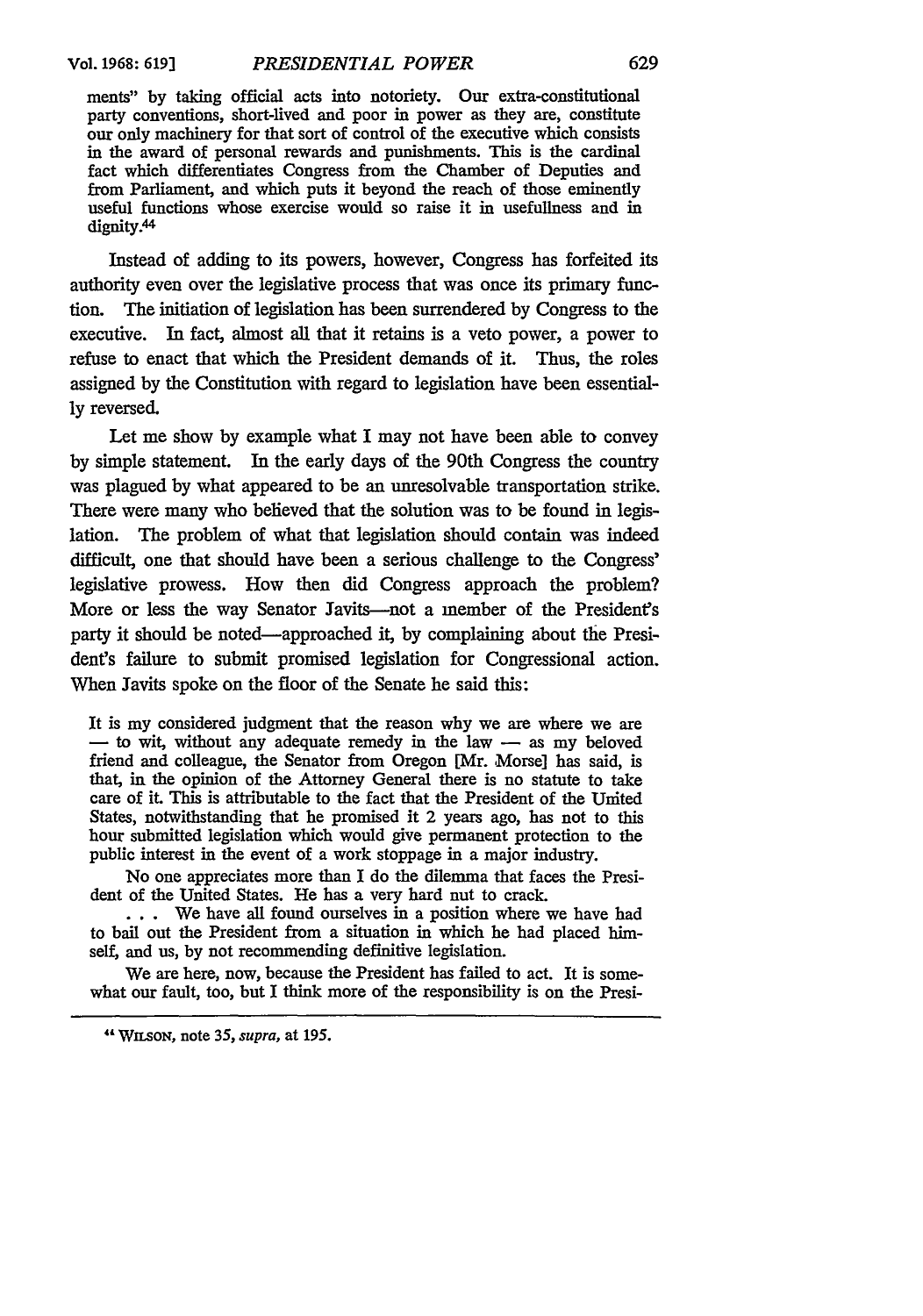dent's shoulders; he promised to send us legislation a long time ago, and he has not done so to this very day. . . .

It is uniquely the kind of situation where we are entitled to a recommendation from the executive department.<sup>45</sup>

In one sense, Senator Javits, in shunting his authority over legislation to the President, was properly describing the world in which we live. Laws passed despite the lack of executive sponsorship, or contrary to executive wishes have little chance of being effected. For example, there has been much and bitter dispute about the way the armed forces of the United States should **be** equipped. In the famous **B-70** controversy, Congress sought to command the expenditure of moneys that it appropriated for the construction of these super-planes. The executive successfully argued that such directions from Congress would be a violation of the separation of powers, the invasion of a presidential prerogative under the Constitution! Similar events occurred with reference to aircraft carriers and helicopters. (The administration didn't see the helicopter as a useful machine for war action.) It is little wonder that when Admiral Rickover came before the Congress to testify on the question of atomic powered ships, he could ask and answer this question:

Does Congress any longer have anything to say about how the defense of this country is run? Apparently the Department of Defense is operating on the basis that you have abdicated that responsibility, that it is now rightfully theirs. <sup>46</sup>

Moreover, when legislation of an important nature is passed, it is generally in such broad terms that its effective meaning will depend on the inclinations of those charged with its enforcement rather than on the will or intent of the Congress of the United States. Just read the major legislative actions of Congress in recent years and, except for a few provisions relating to money, none of the major acts are any less broad in their delegation of responsibility than was the National Industrial Recovery Act that the Supreme Court unanimously condemned in the now forgotten and unlamented *Schechter* case.<sup>47</sup> (If anyone wonders about the subsequent history of the doctrine established in *Schechter and Panama Refining,*<sup>48</sup> **I** can authoritatively state that it has been returned to the limbo from which it was drawn.)

**<sup>15 113</sup> CoNG.** REc. *6095-96* **(1967)** (remarks of Senator Javits).

**<sup>46</sup>***Hearings on Naval Nuclear Propulsion Program Before the Joint Comm. on* Atomic Energy, 90th Cong., 1st & 2d Sess., 113 (1967).<br>
<sup>47</sup> Schecter Poultry Corp. v. United States, 295 U.S. 495 (1935).<br>
<sup>48</sup> Panama Refining Co. v. Rvan. 293 U.S. 388 (1935).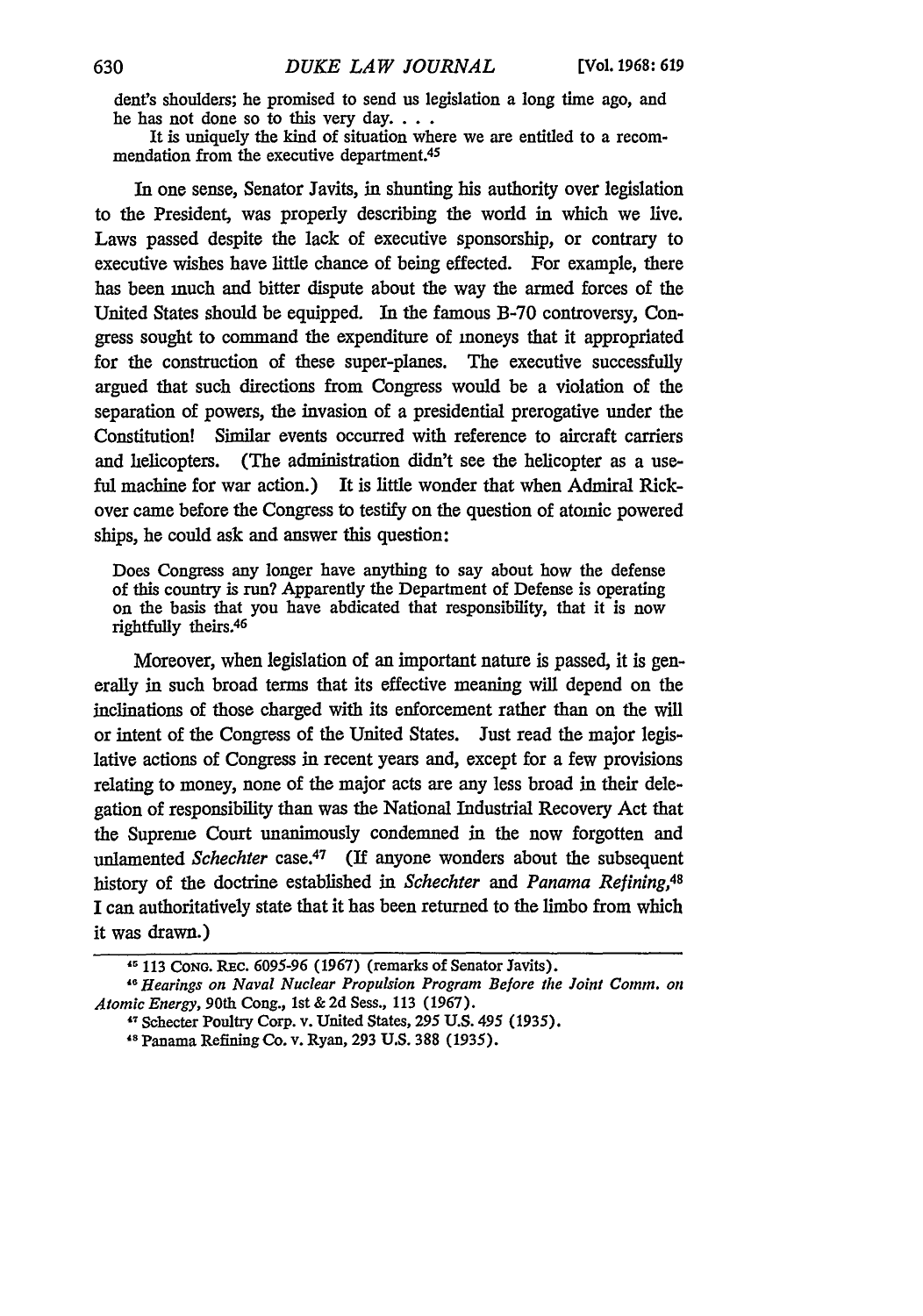Nor is the executive limited in his legislative powers-nowhere to be found in the Constitution-to the introduction of legislation through Congress. Just as the President can avoid the necessity for Senate approval of treaties by signing documents called executive agreements, so too he may legislate for himself by other devices than Congressional action. Two prime means are the executive order, of ancient lineage, and a more modem device, the promulgation of so-called guidelines.

An examination of the multitude of executive orders will reveal four categories. There are some, essentially those following the original purpose for such orders, that are concerned with internal administration of executive departments. Then there are those that are promulgated pursuant to authorizing legislation. But there are those that purport to be based on legislation that really are not so warranted. And also those that do not have even the pretense of congressional authority. Only if and when these come before the judiciary for examination, as in the famous *Steel Seizure Case,49* do they lack the force of law. An interesting book remains to be written on this form of presidential legislation. The political scientists and academic lawyers have not been prone to launch an attack on rules that, for the most part, they admire.

The more modern and more interesting form of executive legislation are the so-called guidelines. Here again there are different kinds. The first is exemplified by the price-wage guidelines of recent memory,<sup>50</sup> based on no congressional warrant whatsoever and, indeed, probably in contradiction of congressional decision to leave prices and wages unregulated. The second type is found in the guidelines promulgated by the Department of Health, Education, and Welfare to effect desegregation in the public schools.<sup>51</sup> Congress authorized these to be issued, but only if they were approved by the President himself.52 In fact, the evidence reveals that they have been issued by subordinate action of the very kind that Congress sought to preclude. But the most interesting aspect of guidelines is their means of enforcement. For here, what was once regarded as an essentially legislative power is used: the power of the purse. Thus, steel companies that violated the price guidelines suddenly discovered that their product would not be purchased by their biggest customer, the government of the United States, unless and until they conformed with the execu-

<sup>&</sup>quot;Youngstown Sheet & Tube Co. v. Sawyer, 343 **U.S. 579 (1952). <sup>0055</sup>**L.R.R.M. 89-93 (1964).

**<sup>0145</sup>** C.F.R. § **180** (1967).

**<sup>-242</sup>** U.S.C. § **2000d-1** (1964).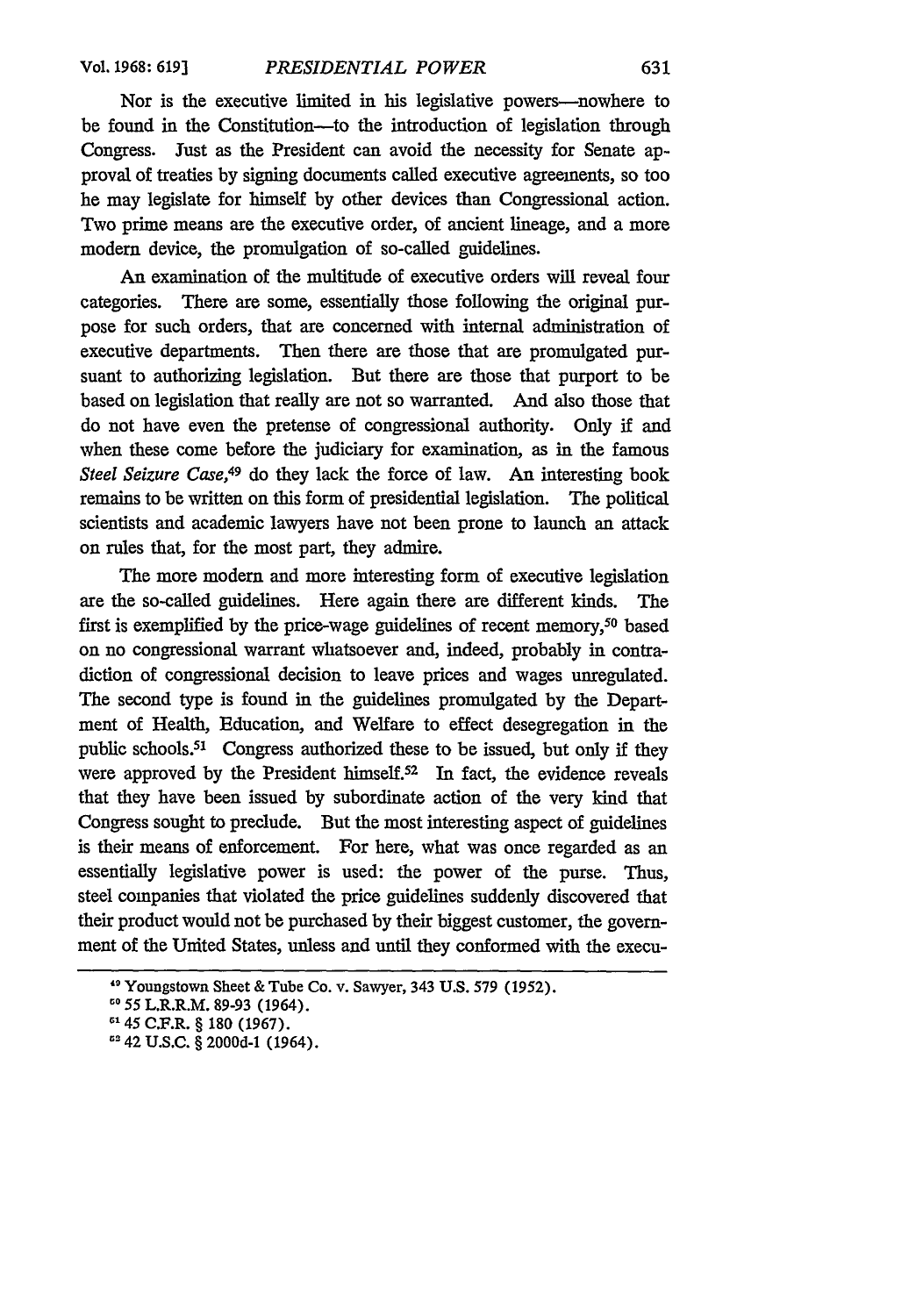tive ukase. Similarly, school systems that fail to toe the HEW guidelines find their federal funds cut off or postponed. The power of the purse here, as elsewhere, is utilized by the executive branch as a means of enforcement of rules that it creates for itself whether with or without congressional sanction.

When we turn from the process of legislation itself to the process of Congressional oversight, we find the same sorry spectacle. **The** essential argument used for the proposition that Congress must legislate in generalities is that government has become too complex to be governed by rigid legislative rules. A corollary of this proposition is that Congress can oversee the administration of the laws to assure that its policies are, in fact, being executed. Again the theories do not square with the facts. Generally, but not universally, Congressional oversight is more a myth than a reality. The best example of effective Congressional oversight is to be found in the annual reviews of tax legislation and the way that it is being enforced by a joint committee of both Houses.<sup>53</sup> The staff appears to be competent to the **job** of scrutinizing administrative rulings and judicial decisions to determine whether the tax laws are being effected in accordance with the purposes behind their enactments. And Congressional revision of the tax code, which may be the bane of tax professors and law students, would suggest, to a non-tax lawyer at least, that the oversight is real.

More typical, unfortunately, was the provision in the Taft-Hartley Act for a joint committee to study and investigate labor-management relations.54 The legislation called for a final report of the committee by January 2, 1949.<sup>55</sup> But, except for the surveillance that the courts impose, since 1949 there has been no realistic legislative review of the administration of this important congressional legislation. 56 Judicial scrutiny and Congressional scrutiny do not amount to the same thing. Indeed, most important congressional legislation, once it receives presidential approval, is likely to fall totally beyond the ken of Congress except in terms of ap-

*r'See* 28 U.S.C. §§ 8001-23 (1964).

**<sup>5</sup>**Labor-Management Relations Act of 1947, Pub. L. No. 80-101, §§ 401-07, 61 Stat. **160.**

*<sup>11</sup>Final Report on the Joint Congressional Comm. on the Taft Act,* 24 L.R.R.M. *36* (1949); *First Report of the Joint Congressional Comm. on the Taft Act,* 21 L.R.R.M. 35 (1948).

<sup>&</sup>lt;sup>56</sup> But see the recent hearings on the NLRB's administration of labor legislation before the Subcomm. on Separation of Powers of the Senate Comm. on the Judiciary. 114 CONG. REC. 420 (daily ed. May 10, 1968).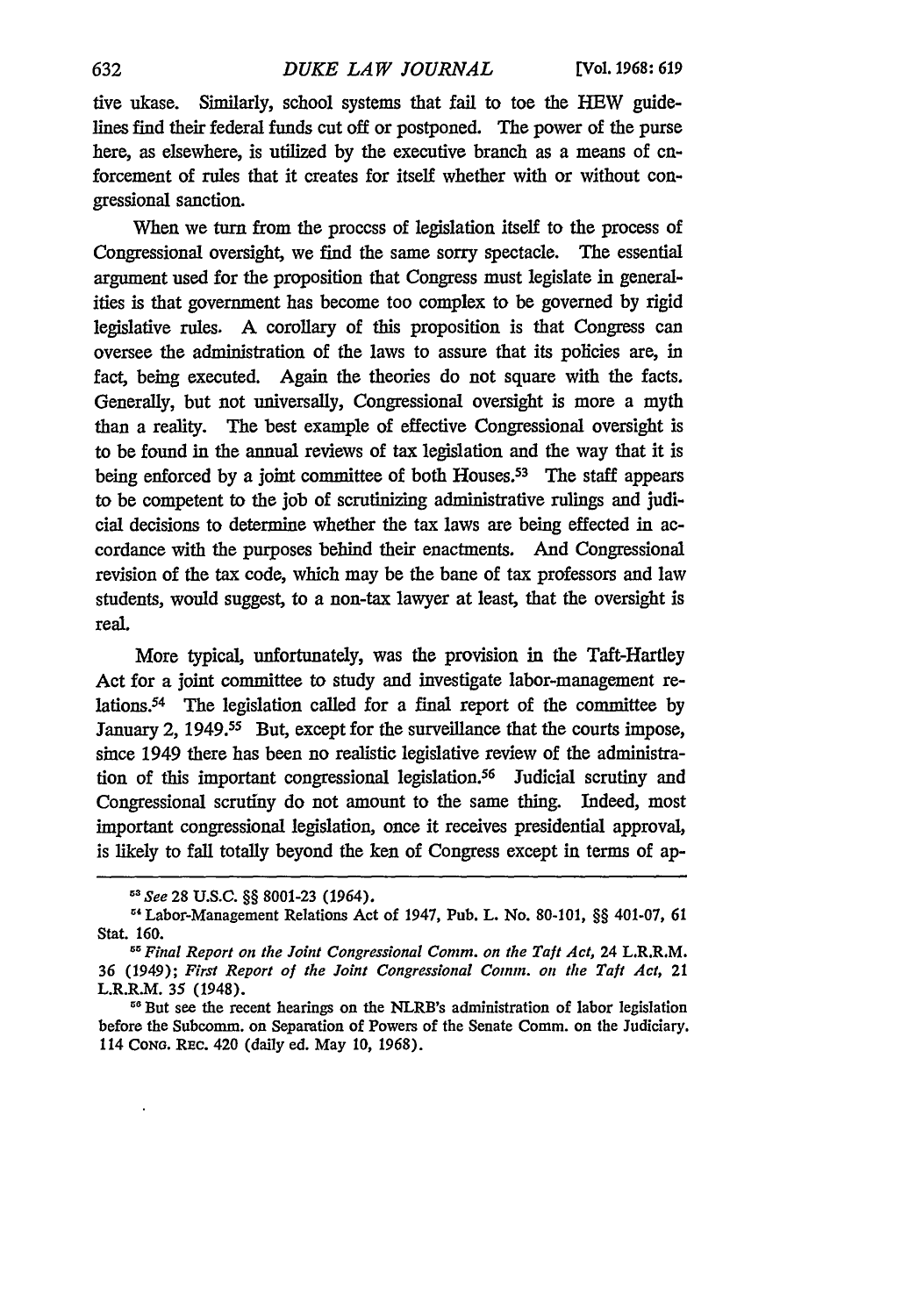propriations bills. And that mysterious process is not an effective means of control or, rather, it has not been effectively used as as a means of control.

Structural changes for congressional oversight are necessary but not sufficient conditions of improvement. Several proposals are pending in Congress including one that calls for a counsel general's office within Congress effectively to supervise the administrative and judicial constructions given congressional legislation.57 Judge Henry Friendly has suggested another method:

Is there then nothing that can be accomplished? Ultimately the answer must lie with Congress. As Mr. Justice Jackson wisely said, "We may say that power to legislate . . **.** belongs in the hands of Congress, but only Congress itself can prevent power from slipping through its fingers." Could not Congress be persuaded to amend the Legislative Reorganization Act so that each standing committee would be charged not only with the vague mandate to "exercise continuous watchfulness" but with the obligation to render a comprehensive report every ten or fifteen years on each major piece of legislation subject to its jurisdiction, either with specific proposals for amendment or with a considered statement that none is required? It would be provided or at least understood that any such report would be preceded by a true investigation  $-$  not the superficial sort I have depicted, but a thorough and searching inquiry, preferably conducted with the aid of private research organizations, and with publicity withheld at least until tentative conclusions had been formulated.<sup>58</sup>

Of the investigative role of the United States Congress, I shall say little. Essentially it has been perverted by one or two Congressional committees in such a way as to bring the entire process under opprobrium. Congress has not created effective means for pursuing its investigative functions. Until it establishes for all its committees that minimal decency that is of the essence of due process of law, Congress will find that even the best of them fails to persuade the public or, indeed, to enlighten the Congress.

This is the sorry state to which Congress has been reduced. Its legislative power has been all but restricted to a veto function. Its duty of oversight has been mostly ignored. Its obligation to investigate has been destroyed by its own not very amusing spectacles, of which the House Committee on Un-American Activities is the worst example. Congress might well choose to put on the facade of the literally crumbling capitol the

<sup>&#</sup>x27;7 *E.g.,* H. **5391,** 90th Cong., 1st Sess. (1967).

**H. FRIENDLY, BENCHMARKS 131-32 (1967).**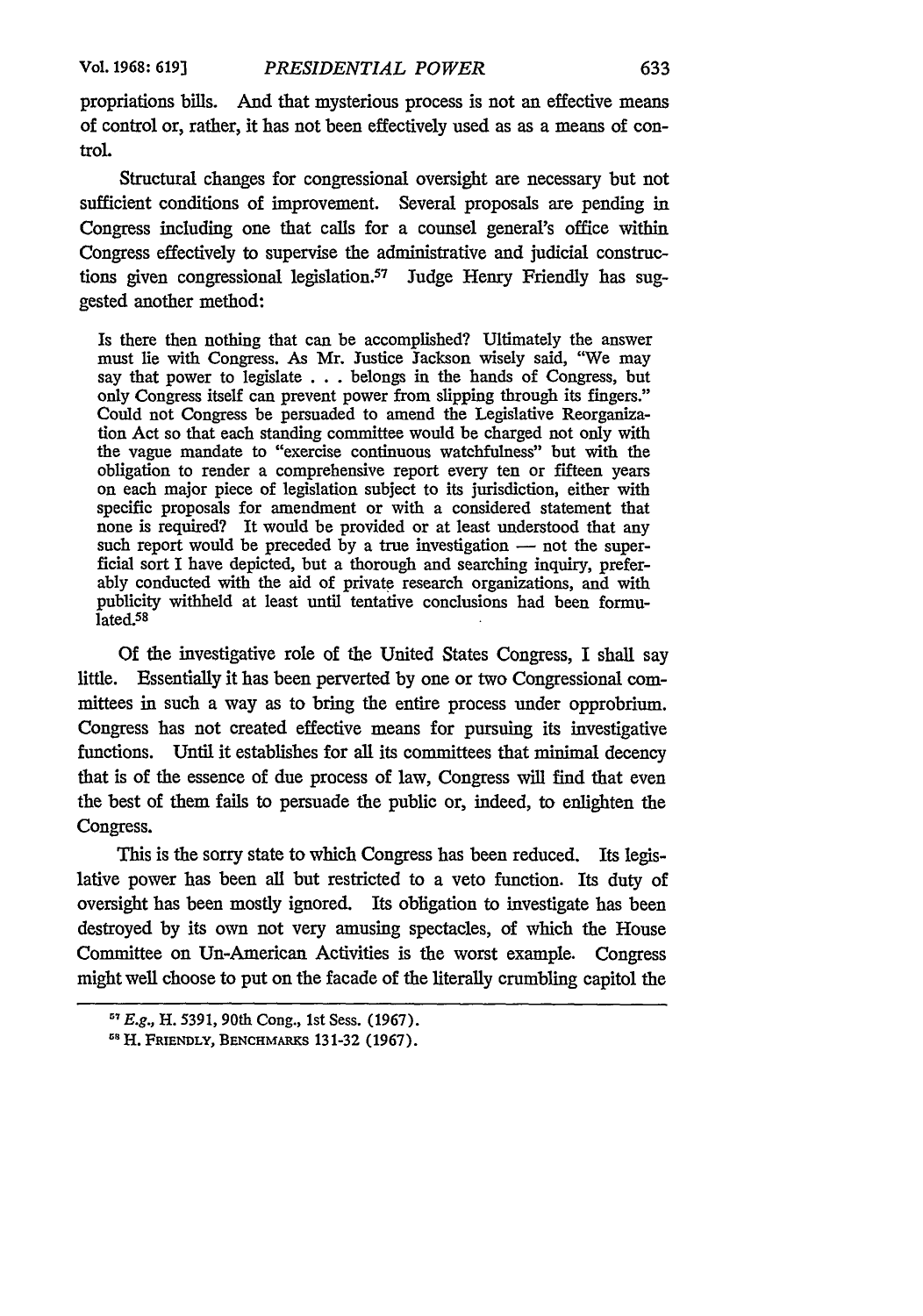words: "The fault, dear Brutus, lies not in the stars, but in ourselves, that we are underlings."<sup>59</sup>

**Why** has Congress failed? The reasons are too many and too complicated even to catalogue here. Let me suggest a few general observations. First, our legislators are too occupied with unimportant matters to be able to devote their attention fully to important ones. There is the visiting constitutent to be seen. There are numerous requests for dispensation of the executive power that Congress has delegated, resulting not only in a loss of time but in the creation of a debt to the particular governmental agency involved. The number of private bills enacted is nothing short of shocking.<sup>60</sup> For many, especially members of the House of Representatives, the job is only a part-time job. Congress is both understaffed and improperly staffed. While the executive has learned the lesson of securing experts to assist it in its job, Congress but rarely calls io its aid such expertise as is available, except perhaps in the dubious role of a witness before a congressional committee. Certainly Congress is badly organized to perform its task. And yet no reorganization bill of substantial merit has the slightest chance of passing both Houses of Congress. The perquisites of office under the existing system are too great to dissolve them in the absence of Herculean efforts that are not forthcoming.

Most important, perhaps, is the fact that Congress never adequately decides what it really wants. And it is going to have to do so if its legislative and oversight functions are to be effective. In terms of the latter, Professor James Q. Wilson put it this way:

Both the White House and the Congress seem eager to do something about the bureaucracy problem. All too often, however, the problem is described in terms of "digesting" the "glut" of new federal programs **-** as if solving administrative difficulties had something in common with treating heartburn. Perhaps those seriously concerned with this issue will put themselves on notice that they ought not to begin with the pain and reach for some administrative bicarbonate of soda; they ought instead to begin with what was swallowed and ask whether an emetic is necessary. *Coping with the bureaucracy problem is inseparable from rethinking the objectives of the programs in question.* Administrative reshuffling, budgetary cuts (or budgetary increases), and congressional investigation of lower-level boondoggling will not suffice and are likely, unless there are some happy accidents, to make matters worse. Thinking clearly about goals is a tough assignment for a political system that has been held together in great part by compromise, ambiguity, and contradiction. And if a choice

<sup>&</sup>lt;sup>59</sup> SHAKESPEARE, JULIUS CAESAR, Act I, scene 2, lines 140-41.<br><sup>60</sup> In the 89th Congress, 24,003 bills were introduced; 810 public and 473 private bills were enacted. STATISTICAL ABSTRACT 374 (1967).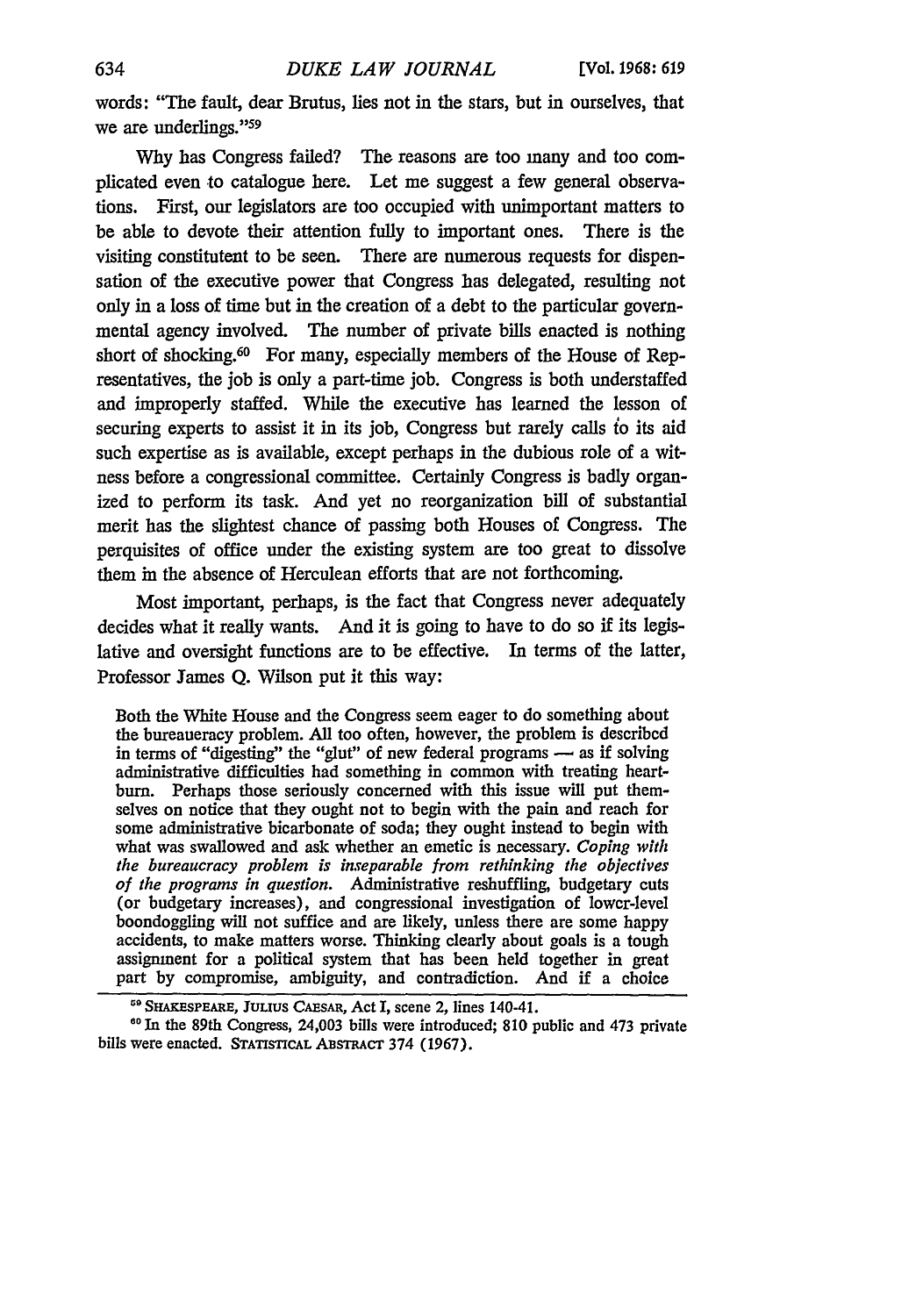must be made, any reasonable person would, I think, prefer the system to the clarity. But now that we have decided to intervene in such a wide range of human affairs, perhaps we ought to reassess that particular trade**off. <sup>6</sup> '**

There are reasons, of course, outside the derelictions of Congress itself. The political cartoons recognize that Congress does not have the stature that its constitutionally defined job demands. In part, this is due to the inadequate use of Madison Avenue techniques that are the everyday life of other branches of government. The Presidential Press Secretary and even departmental press officers are intrinsic parts of these governmental offices. Their function, as Pierre Salinger's book documents, is the creation of the proper image of their bosses.<sup>62</sup> They are not always successful. But it is not for want of effort. Even the Supreme Court has a press relations officer these days. Except for those Senators concerned with establishing themselves as candidates for the Presidency, there is no equivalent effort spent on selling Congress to the people of the United States.

Another reason, especially with regard to the House of Representatives, is that congressmen often run for office as tails to the kite of presidential candidates. And the test for nomination is not so often the special capacities of the individual to do the job as the services that he has rendered and is likely to render to the party organizations.

Ultimately, however, the fault lies with the people: Adlai Stevenson's phrase rings loud and true: the American people get the kind of government they deserve. The essential difficulty is that the people—and each segment of them—tend to be concerned with ends rather than means. Those who suggest a look at institutional values as a method of protection against tyranny are scorned as being concerned with a "literary theory" rather than facts. It is with pained surprise that a group that so blatantly looked upon the presidency as its knight errant suddenly discovered that the man under the iron mask is not really their kind of man at all. And yet, here he is outfitted with all the weapons and powers that they had entrusted to their own champion.

We are at a time when, for good reasons or bad, the primacy of executive power is being questioned even by those who would when their leader held office, have expanded it beyond its present range. Perhaps it is an appropriate time to consider whether these powers should be en-

<sup>&</sup>lt;sup>61</sup> Wilson, *The Bureaucracy Problem*, THE PUBLIC INTEREST 9 (Winter 1967). <sup>92</sup> *See P. SALINGER, WITH KENNEDY (1966)*.